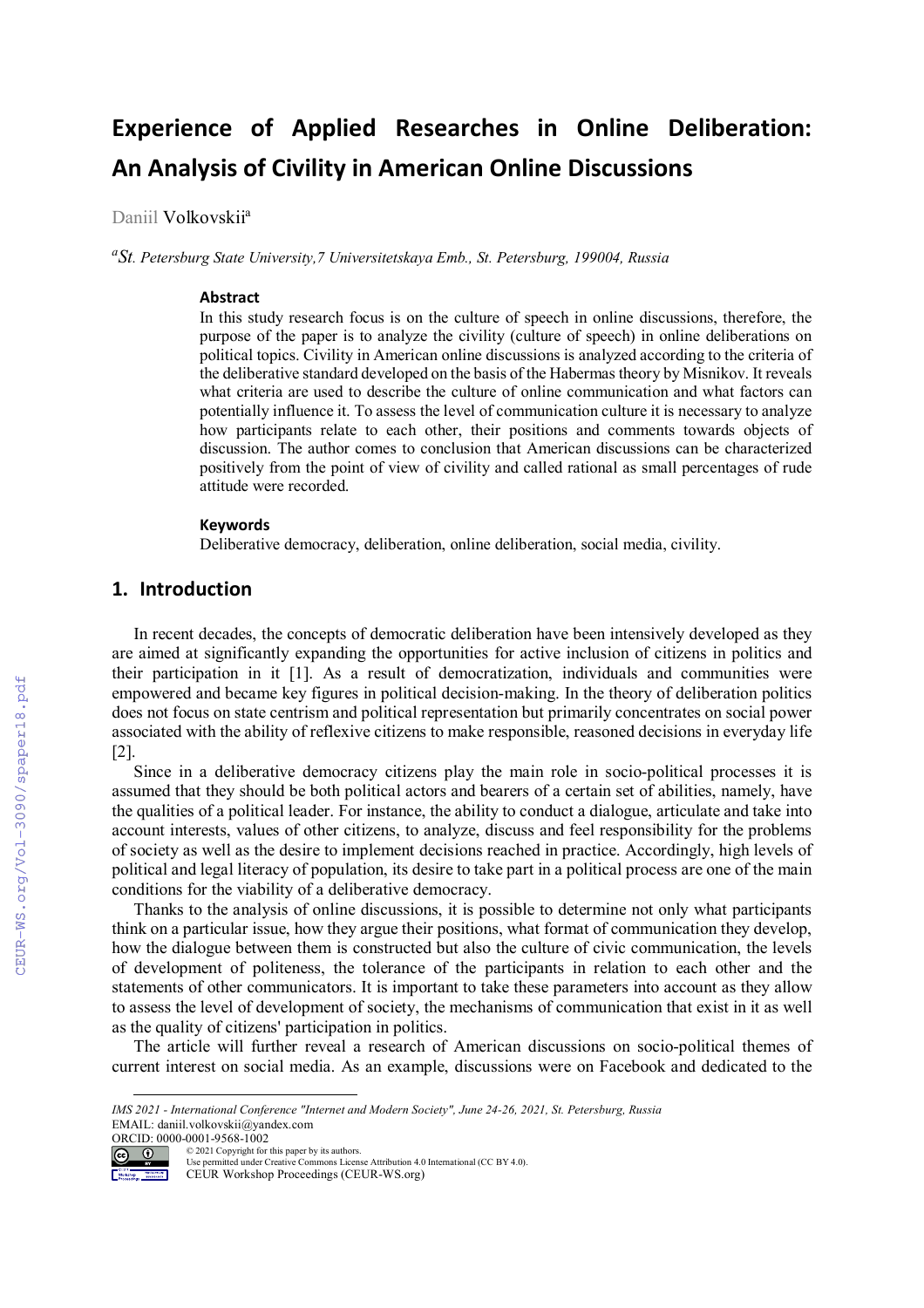second impeachment of Donald Trump. The main purpose of the article is to show the civility (culture of communication) between participants of online discussions on relevant political themes.

The main research questions to be answered:

Q1. What exact criteria allow to determine the culture of communication in online deliberations?

Q2. How can American discussions be characterized in terms of a culture of communication?

Q3. What factors determine the communication culture of participants in online discussions on political topics?

## **2. Theoretical basis**

To understand what role online deliberation on political issues plays in improving the quality of citizen participation in politics and decision-making, turn to various foreign studies conducted by J.S. Fishkin, V. Price, R. Cavalier., M. Kim, Z.S. Zaiss, J. Kelly, D. Fisher, M. Smith, A. Lev-On, B. Manin, D. Schloss-berg, S. Zavenoski, S. Schulman, P. M. Shane, T. Ohlin, J. Wung Ri, Y. Mi Kim, S. Wright, G. Leshed, M. Trenel, K.S. Ramsey, M.W. Wilson.

J. S. Fishkin [3, 4, 5] examines the historical background and theoretical foundations of "deliberative polling", analyzes the results of polls conducted using the voice interface. The researcher notes that the results of online survey are broadly similar to the "deliberative weekend" in which participants meet face-to-face. We suppose that the author of this article came to approximately the same conclusion in his studies devoted to the analysis of citizens' discussions on raising the retirement age in Russia in which the results of online deliberation and a sociological survey were compared. We believe that online deliberation is more convenient and flexible as well as low cost compared to opinion polls. Based on this we optimistically assert that this method can be extended to longer periods of time, more issues discussed which will ultimately lead to better political judgments.

V. Price [6, 7] demonstrates the results of two of his extended surveys of invited contributors to online writing on presidential elections and health policy. He was able to establish a positive correlation between the participation of individuals in these sessions and their political involvement. Based on the results obtained, it can be assumed that online text chats contribute to a more even distribution of the participation of individuals in the discussion than face-to-face format. Indeed, based on our analysis of civic discussions on social networks, we can say that participants are approximately equally involved in online deliberation.

R. Cavalier, M. Kim and Z.S. Zaiss [8] are conducting analysis in the field of structured online deliberation and they used a multimedia environment where participants of discussion communicated with the moderators via audio and video channels. Experiments have shown that there are no significant differences in the values of the measured dependent variables compared to face-to-face discussions constructed in a similar way.

J. Kelly, D. Fisher and M. Smith [9] analyzed the debates unfolding in the politicized newsgroups of the Usenet network, which is part of the Internet. They found that such groups are usually ideologically heterogeneous and that most commentators are more inclined to debate with opponents than deliberate with like-minded people.

H. Lev-On and B. Manin [10] are considering whether the Internet is conducive to network clustering of like-minded people. Based on their empirical data, they believe that communication on the Internet generates mixed trends in the context of online deliberation. People are trying to filter out content that is foreign to their views and with the help of various tools that help isolate opposing opinions.

Another group of studies is devoted to the tools that the state uses to involve citizens in online discussions of political decisions made by it and tries to establish how it can improve the effectiveness of civic participation in decision-making and making both at the local and regional levels. For example, D. Schlossberg, S. Zavenoski and S. Schulman [11] in their study did not find any fundamental differences between the comments of citizens on bills submitted to government agencies in electronic form and in the traditional (paper). At the same time, they tend to believe that the websites of authorities have potential, though underestimated because they contribute to the receipt of suggestions, comments from specific individuals who, in certain cases, can have a greater impact on politics than comments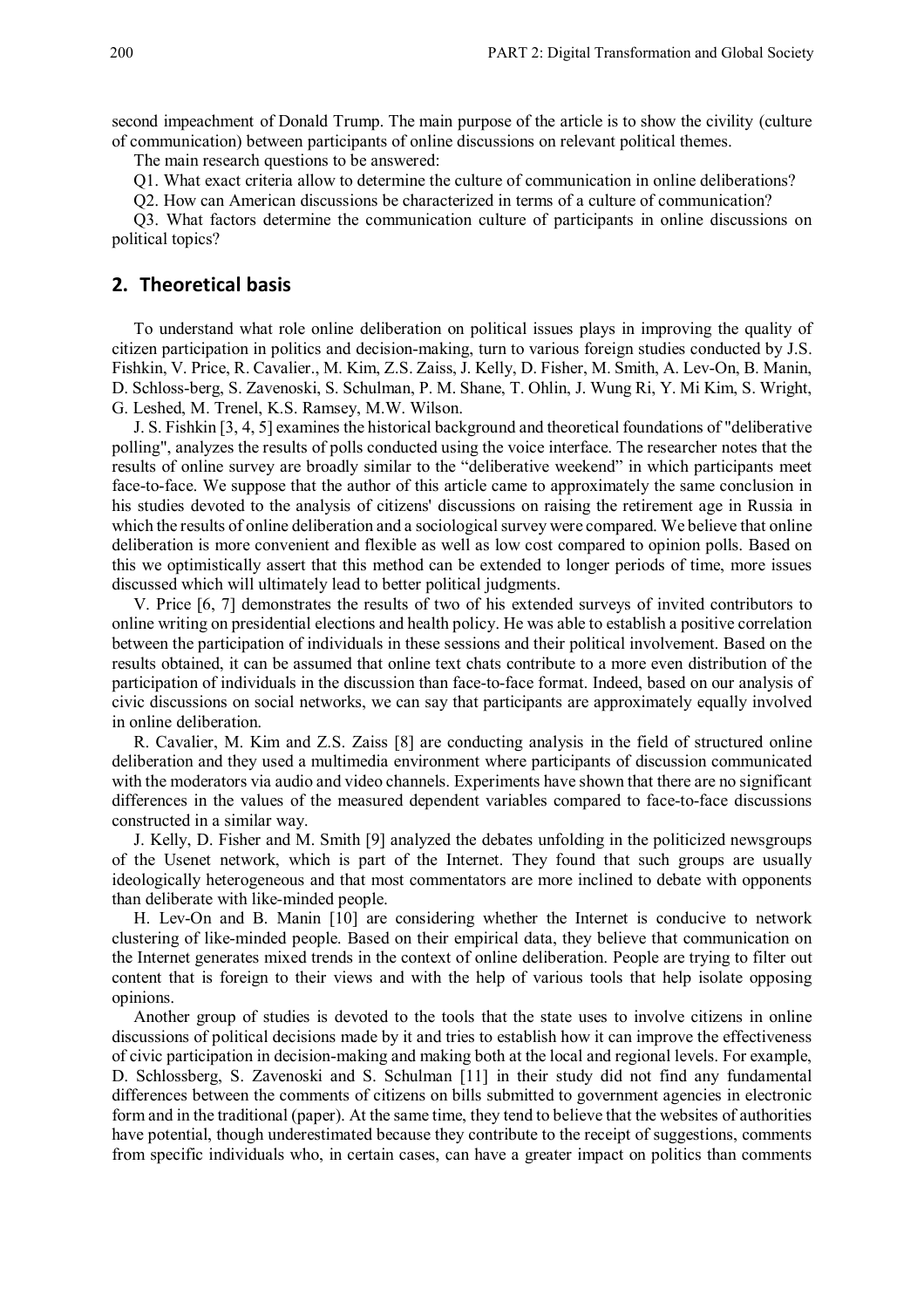presented in format of letters by organizations whose ambitions and efforts are aimed at mobilizing their voters.

P. M. Shane [12] believes that the potential of online public consultation allows the modification of government work towards the cyber-democratic model of Empowered Participatory Governance (EPG), which was proposed by A. Fang and E.O. Wright [13]. In their view, the model seeks to "broaden the ways in which ordinary people can more effectively influence the policies that shape their lives." P.M. Shane simultaneously analyzes the technological and inertial barriers to the development of both "empowered government" and a more advanced form of online public consultation than the one practiced by the US federal government and concludes that it is necessary to apply local efforts to push the US federal government towards a new model that allows for more inclusive and wider citizen participation in lawmaking and policy making. This point of view should be taken into account, since it may be relevant at the present time for the Russian authorities both at the federal and local levels.

T. Ohlin [14] analyzes the outcomes of a public consultation using a combination of face-to-face formats and networking, in which many senior citizens of one of Stockholm suburbs actively participated in the discussion of priority areas of urban planning.

We will pay special attention to research devoted to various ways of promoting deliberative forums and the introduction of factors on which their quantitative and qualitative characteristics depend. This group of papers can answer questions about whether moderators influence the course of discussion, what is the impact on the discussion of such variables as anonymity, the composition of the deliberation group and the system of reward, reward of participants.

Joon Wung Ri and Yoon Mi Kim [12] analyzing the results of online field experiment with the electorate who participated in the Korean general election in 2004 concluded that moderation reduced the number of voter posts in the forum, anonymous participants were more active and the system incentive points for participating in the discussion had a positive effect.

Scott Wright [15] touches upon the problem of moderating discussion forums initiated by the authorities. He notes that such moderation can take many different forms and based on the results of previous studies argues that the functions of filtering messages (censoring) and facilitating discussion should be differentiated between different moderators, and the function of deleting messages in case such a need must be fulfilled by independent body in accordance with publicly avail-able rules, regulations.

Gilly Leshed [16] presents the results of a natural experiment in which the company's management drew on the possibility of anonymous employee participation in the internal online community of the organization after a series of inappropriate messages emerged. It can be noted that the results obtained by Jun Wung Ri and Yoon Mi Kim are to some extent confirmed, and the author himself points out a noticeable decrease in the number of posts and dialogues due to the removal of anonymous commentators in the online community.

Matthias Trenel [12] based on an analysis of a field experiment conducted in an online forum where the future of the territory (where the World Trade Center was located in New York) was discussed came to the conclusion that a more pro-active approach, i.e. facilitating discussion may involve underrepresented categories of participants.

Kevin S. Ramsey and M.W. Wilson [12] criticize the current practice of online consultation and offer recommendations on how to increase the ability of panelists to critically reflect on the information provided to them during the discussion.

In our research an important role is played by the concept of deliberative democracy by J. Habermas, his theory of communicative action and discursive ethics [17, 18]. We assess the quality of deliberative discourse in order to identify characteristics, patterns, models thanks to which the process of deliberation, in particular online deliberation, can be improved both between citizens and between civil society and the state. In this study focus is on the culture of speech in online discussions, therefore, the purpose of the paper is to analyze the civility (culture of speech) that develops in online deliberations on political topics. The object of the research is the quality of online deliberation and the subject is the culture of speech in online discussions. Accordingly, our main hypothesis (H1) is that American discussions are civil, i.e. participants are polite, tolerant, neutral towards each other, statements of other participants and objects of discussion. Accordingly, we assume that the main factor determining the culture of communication in online discussions is the political development of the country, especially the level of democracy.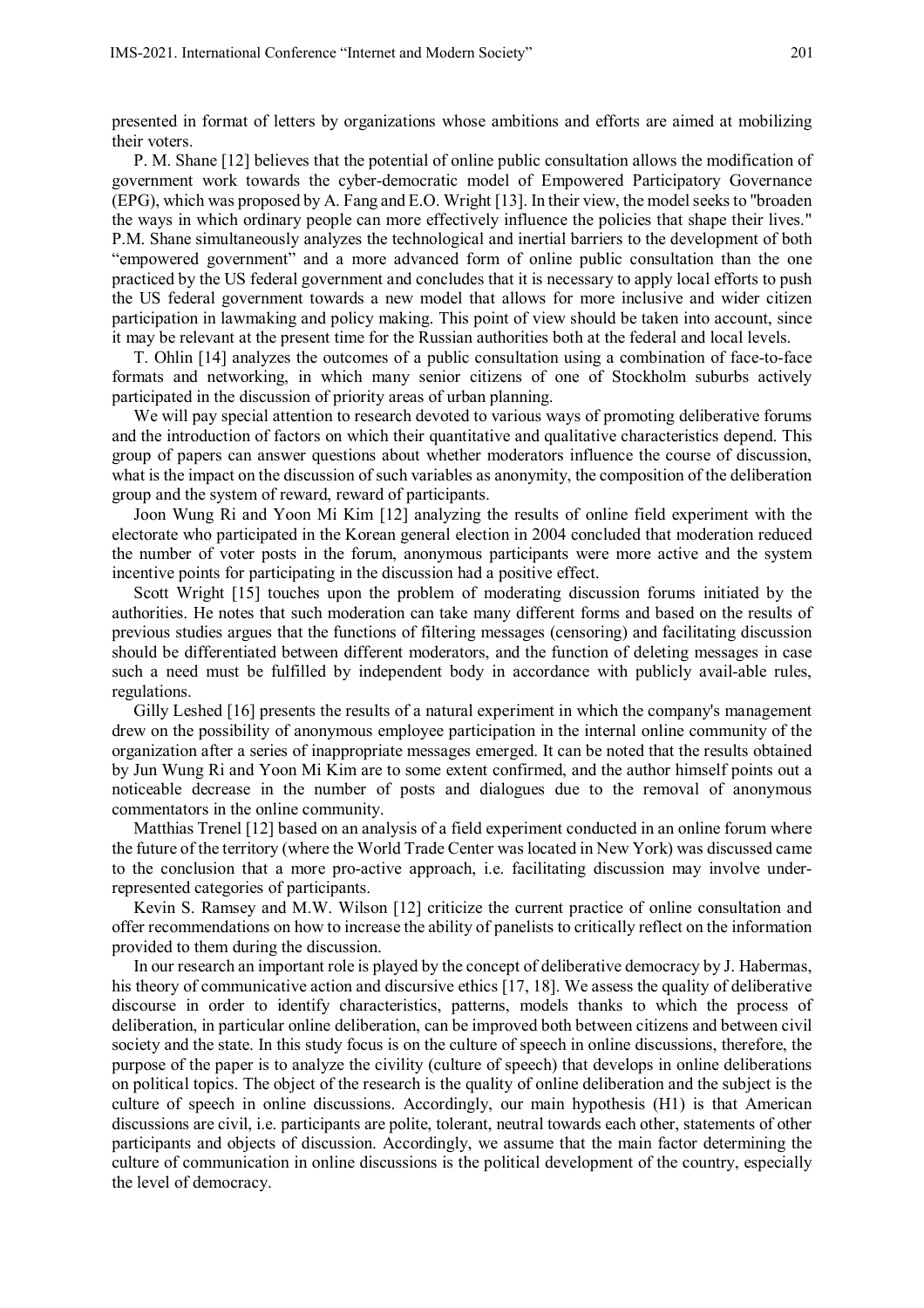#### **3. Research data**

The empirical material for the discourse analysis was online discussions on the second impeachment of US President Donald Trump on Facebook pages of the leading American printed and TV media distributed into three categories in dependence of affiliation to political parties (conservative and liberal). We have selected two media sources for analysis: the conservative Washington Times and Fox News, the liberal New York Times and MSNBC, as well as additionally we took a neutral Wall Street Journal. In the Facebook accounts of these media, discussions were chosen on the topic of the second impeachment of the American president in connection with the attempted capture of the Capitol on January 6, 2021. A total of 2,931 comments were analyzed.

#### **4. Research approach and findings**

To achieve the goals of our investigation we used discourse analysis which is simultaneously a key moment and a method of online deliberations' research. Our analysis is based on a modification of the methodology developed by UN expert Yu. Misnikov (in line with the ideas of Yu. Habermas), already tested by us earlier and presented in previous publications [19, 20]. The scientist has generated «deliberative standard to assess discourse quality» where thematically different discursive parameters of the deliberative standard, corresponding to specific research issues and using for guiding the process of encoding messages of Internet discussions, are described.

In Misnikov's methodology civility is a synonym for speech culture which is used to characterize the qualitative nature of a public online discussion and is associated with demonstrating a tolerant attitude towards the participant in the discussion, his position and the object of discussion. Data about it are not so easy to interpret since there is no universal approach to its definition [16]. There are situations when messages contain both polite and impolite speech aspects which causes difficulty in post's coding. In addition to the use of harsh language that clearly demonstrates willful impoliteness, some messages may only imply unpleasant connotations, irony and sarcasm. If we talk about polite messages, then they can have a special purpose and be addressed to certain participants in a more personalized manner both with the mention of the name and with emphasis on some aspects of the topic which contributes to more involvement of people in the discussion in dialogic form.

We analyzed the civility recorded in the discussions on the topic of pension reform from two positions (see Table 1):

- interpersonal character = posts are directly addressed to another member with a mention of the name or personal appeals:

(a) posts do not relate to issues, i.e. they are exclusively personalized;

(b) posts are clearly rude and offensive in relation to a person, his nationality, religion, ideology, etc. (distinguish from irony, humor, sarcasm);

(c) posts are clearly rude and offensive in relation to the objects of discussion;

(d) posts are clearly polite and respectful towards a person (may contain irony, humor, sarcasm in a positive aspect);

- posts do not include an explicit mention of the participant's name, can be directly or indirectly addressed to a specific person, someone else or all people:

(e) posts contain rude, offensive language, vocabulary in relation to the participant (irony, humor and sarcasm are excluded from this category);

(f) posts contain rude, offensive language, vocabulary in relation to the objects of discussion;

(g) posts are clearly polite and respectful (include deliberate politeness, irony, humor, non-offensive sarcasm).

According to the results of the analysis of civility (see table 1), we can see that their percentages are not high (they do not even exceed 10%), respectively, the general indicators of negative civility are low which means that such discussions can be called rational. According to the aggregate calculations, users on republican media were more polite than users on democratic media, however, the lowest percentage of overall negative civility was recorded on a neutral platform, where, on the contrary, opinions polarized in approximately equal proportions clashed. It is interesting that the participants practically did not distract from the discussion of the topic, did not discuss each other and the percentages of rude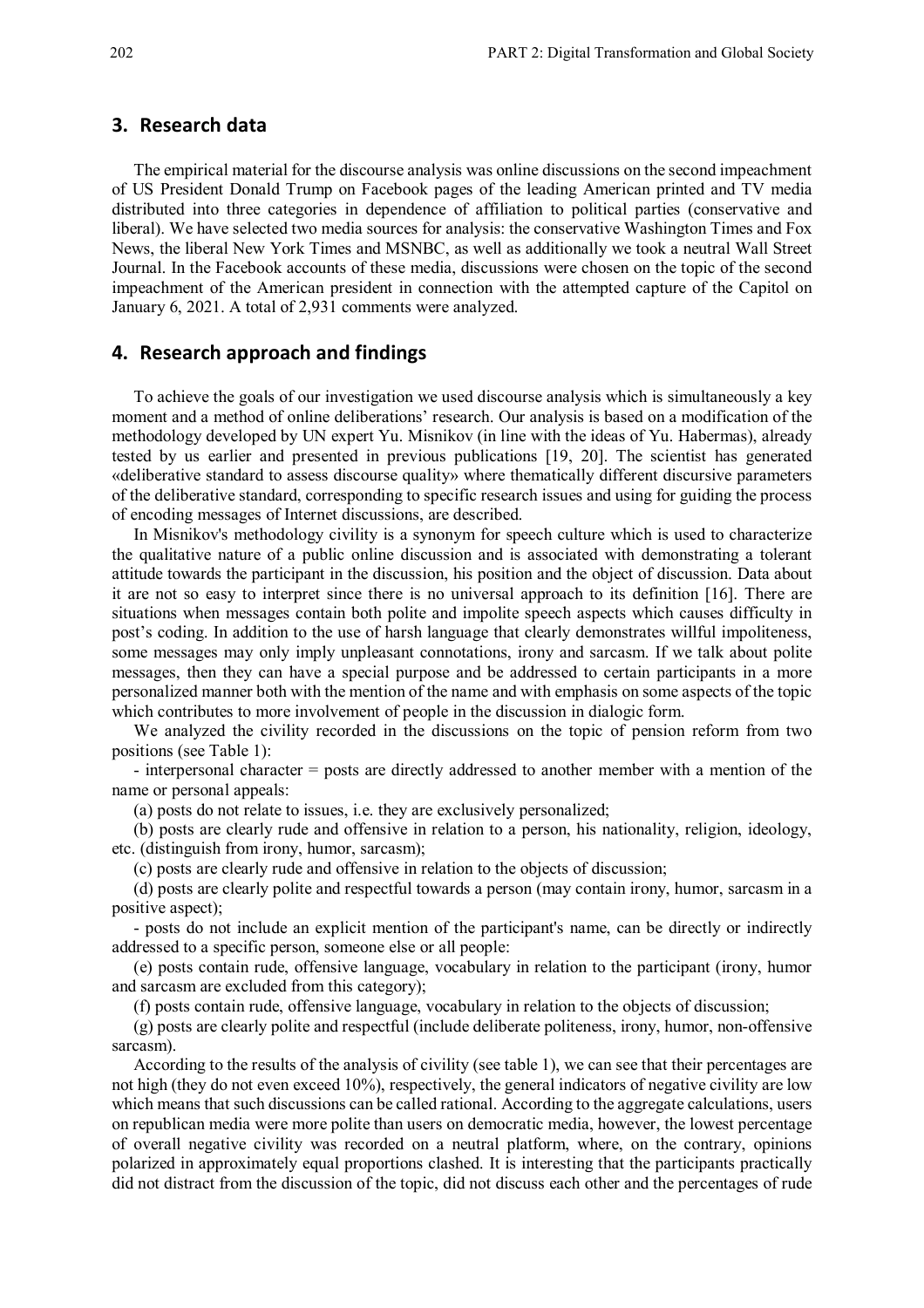attitude towards the participants were minimal while more negative and intolerant statements were directed towards the objects of discussion (D. Trump, his supporters, Biden, the Democratic Party, N. Pelosi and politicians in general).

#### **Table 1**

A civility analysis in American online discussions (in percentage)

|                                                        | Liberal      |           | Conservative |                 | Neutral       |
|--------------------------------------------------------|--------------|-----------|--------------|-----------------|---------------|
|                                                        | <b>MSNBC</b> | The New   | The          | <b>Fox News</b> | The Wall      |
|                                                        |              | York      | Washington   |                 | <b>Street</b> |
|                                                        |              | Times     | <b>Times</b> |                 | Journal       |
| Thematically<br>empty<br>posts                         | $\mathbf 0$  | 0,1       | 0            | 0,8             | $\mathbf 0$   |
| with<br>participant<br>name's                          |              |           |              |                 |               |
| mention, only interpersonal                            |              |           |              |                 |               |
| communication                                          |              |           |              |                 |               |
| Posts with participant name's                          | $\mathbf 0$  | 0,8       | 0,75         | 0,2             | 0,5           |
| mention, discussion on topic,                          |              |           |              |                 |               |
| but rude towards participant                           |              |           |              |                 |               |
| Posts with participant name's                          | 0,2          | 1,2       | 0,75         | 0,8             | 1,9           |
| mention, discussion on topic,                          |              |           |              |                 |               |
| but rude towards object of                             |              |           |              |                 |               |
| discussion                                             |              |           |              |                 |               |
| Posts with participant name's                          | 0,6          | 0,1       | 0            | $\mathbf 0$     | $\pmb{0}$     |
| mention, discussion on topic                           |              |           |              |                 |               |
| in a polite, tolerant way                              |              |           |              |                 |               |
| Posts<br>without<br>participant                        | $\pmb{0}$    | $\pmb{0}$ | 0            | 0,2             | $\pmb{0}$     |
| mention,<br>name's<br>with                             |              |           |              |                 |               |
| discussion on topic, but rude                          |              |           |              |                 |               |
| towards participant<br>without<br>Posts<br>participant | 7,1          | 4,4       | 2,8          | 7,2             | 1,4           |
| mention,<br>with<br>name's                             |              |           |              |                 |               |
| discussion on topic, but rude                          |              |           |              |                 |               |
| towards object of discussion                           |              |           |              |                 |               |
| Posts<br>without<br>participant                        | $\pmb{0}$    | 0,1       | 0            | $\pmb{0}$       | 0,1           |
| name's<br>mention,<br>with                             |              |           |              |                 |               |
| discussion on topic in a polite                        |              |           |              |                 |               |
| way                                                    |              |           |              |                 |               |
| Negative<br>civility<br>towards                        | $\pmb{0}$    | 0,8       | 0,75         | 0,4             | 0,5           |
| participant                                            |              |           |              |                 |               |
| Negative<br>civility<br>towards                        | 7,3          | 5,6       | 3,55         | 8               | 2,3           |
| object of discussion                                   |              |           |              |                 |               |
| Average negative civility in                           |              | 6,85      | 6,35         |                 | 2,8           |
| dependence of parties                                  |              |           |              |                 |               |
| <b>Total civility</b>                                  | 7,9          | 6,7       | 4,3          | 9,2             | 3,9           |

## **5. Conclusion**

To sum up, we can confirm our main hypothesis and provide an answer to the first research question (Q1). To assess the level of communication culture it is necessary to analyze how participants relate to each other, positions and comments of other participants, objects of discussion. It is important to clearly and specifically formulate the criteria in order to assess the diverse palette of cultural interaction which has been demonstrated in this work. American discussions can be characterized positively from the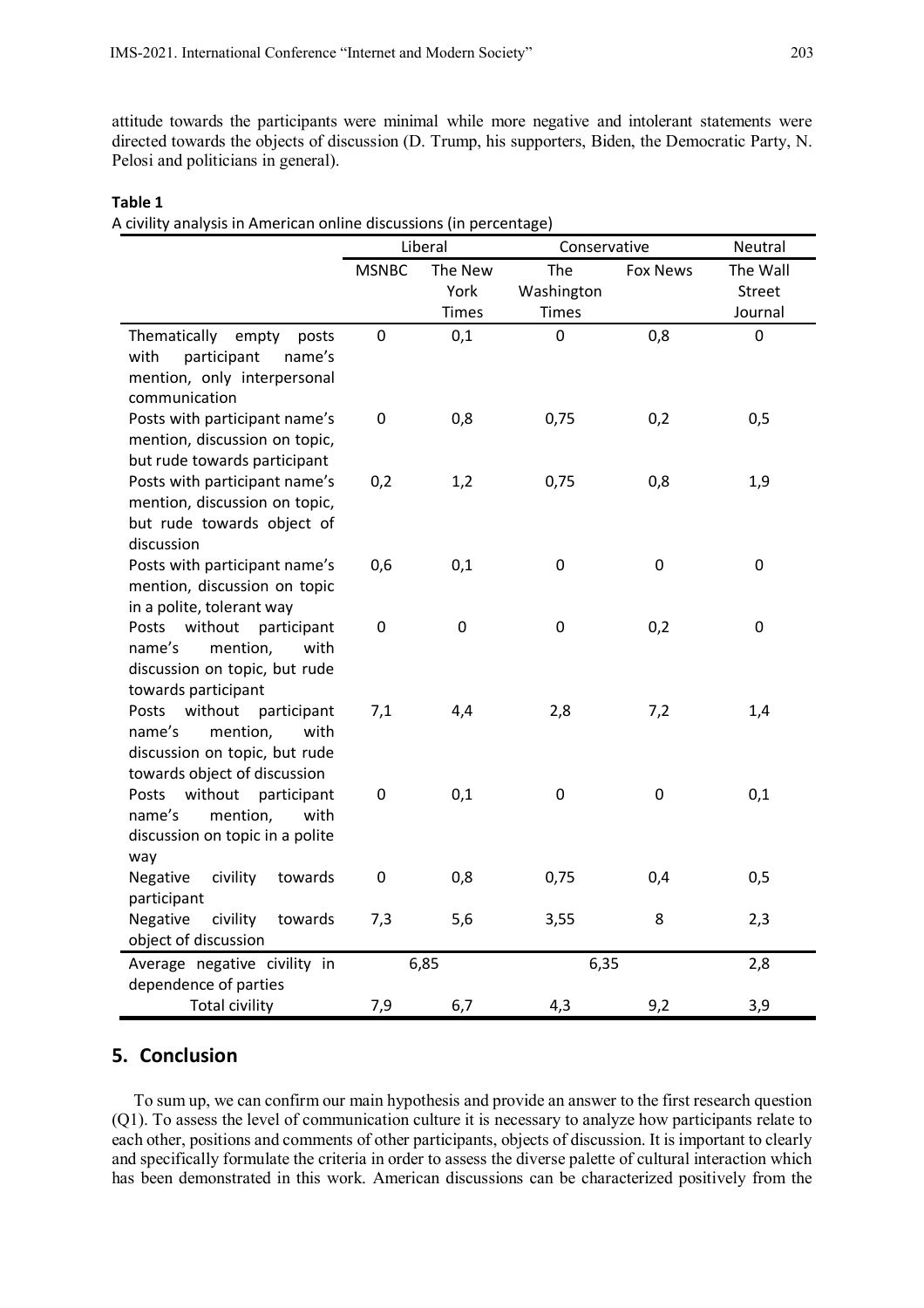point of view of civility and called rational as small percentages of rude attitude were recorded, moreover, in relation to the objects of discussion. In general, Americans are neutral and without excessive respect for each other, insults to participants in online deliberation are kept to a minimum. Mostly, abusive behavior was demonstrated in cases where the participant's position was different and when the participant did not understand the other's point of view despite different forms of argumentation. Then, instead of a rational force, an emotional one appeared, manifested in the form of a non-rude or very rude insult towards another participant. It is significant that the participants focused on the discussion of the problem and not on meaningless interpersonal communication distracting from the topic for the sake of which people gathered  $(Q2)$ .

It can be assumed that such indicators of civility and such a culture of communication, especially in relation to the participants, are justified not by the heterogeneity of positions, indicators of the quantity and quality of argumentation, dialogicity, the degree of dialogue but by factors correlating with the mentality, socio-psychological attitudes, values, upbringing, education and culture in general, including political, the level of political development, especially democracy. We cannot determine with 100% accuracy which factors influence the level of civility but we can definitely understand the culture of communication and interaction of participants based on the analysis of this parameter which is important when studying online deliberation as a form of civil interaction (Q3). If the participants are able to conduct a discussion based on respect for the positions and personality of each other, especially if this is a format of discussion, polemics where participants are trying to win and not come to a consensus and mutual understanding, then, no doubt, there are wide opportunities for genuine public dialogue between representatives of civil society and government authorities in the development and adoption of decisions on significant political issues.

In the future we will analyze Russian discussions on acute political topics in social networks according to various parameters of the deliberative standard for assessing discourse including civility. The results will be compared with the results of analysis of participants' civility in American online deliberation in order to determine the set of potential factors influencing the communication culture of participants in the online environment, especially those related to the political development of the state as well as criteria for assessing the quality of deliberation. Moreover, in addition to social networks, we will take forums for analysis since there are discussions initiated not by the media as the discussions taken for this study but by the citizens themselves. Consequently, the culture of communication and its levels can differ significantly, as, for example, there are no moderators and other restrictive factors as in the case of Facebook media pages.

#### **6. Acknowledgements**

This work was supported by the Russian Science Foundation, project No. 21-18-00454.

## **7. References**

- [1] D. Held, Models of Democracy. Moscow, 2014.
- [2] D. Chandler, Democracy unbound? Non-linear politics and the politicization of everyday life, in European Journal of Social Theory, Vol. 17, N 1, 2014, pp. 42–59.
- [3] J.S. Fishkin, The nation in a room: Turning public opinion into policy, in Boston review, 2006.
- [4] J.S. Fishkin, The televised deliberative poll: An experiment in democracy, in Annals of the American academy of political and social science, Vol. 546, July, 1996, pp. 132-140.
- [5] J.S. Fishkin, Virtual public consultation: Prospects for internet deliberative democracy, in T. Davis, S.P. Gangadadharan (Eds.), Online deliberation: Design, research, and practice, Stanford, CA: Center for the study of language and information, 2009, pp. 23-35.
- [6] V. Price, Citizens deliberating online: Theory and some evidence, in T. Davis, S.P. Gangadadharan (Eds.), Online deliberation: Design, research, and practice, Stanford, CA: Center for the study of language and information, 2009, pp. 37-58.
- [7] V. Price, J.N. Capella, Online deliberation and Its Influence: The electronic dialog project in campaign 2000, in IT & Society, 2002, Vol. 1 (1).